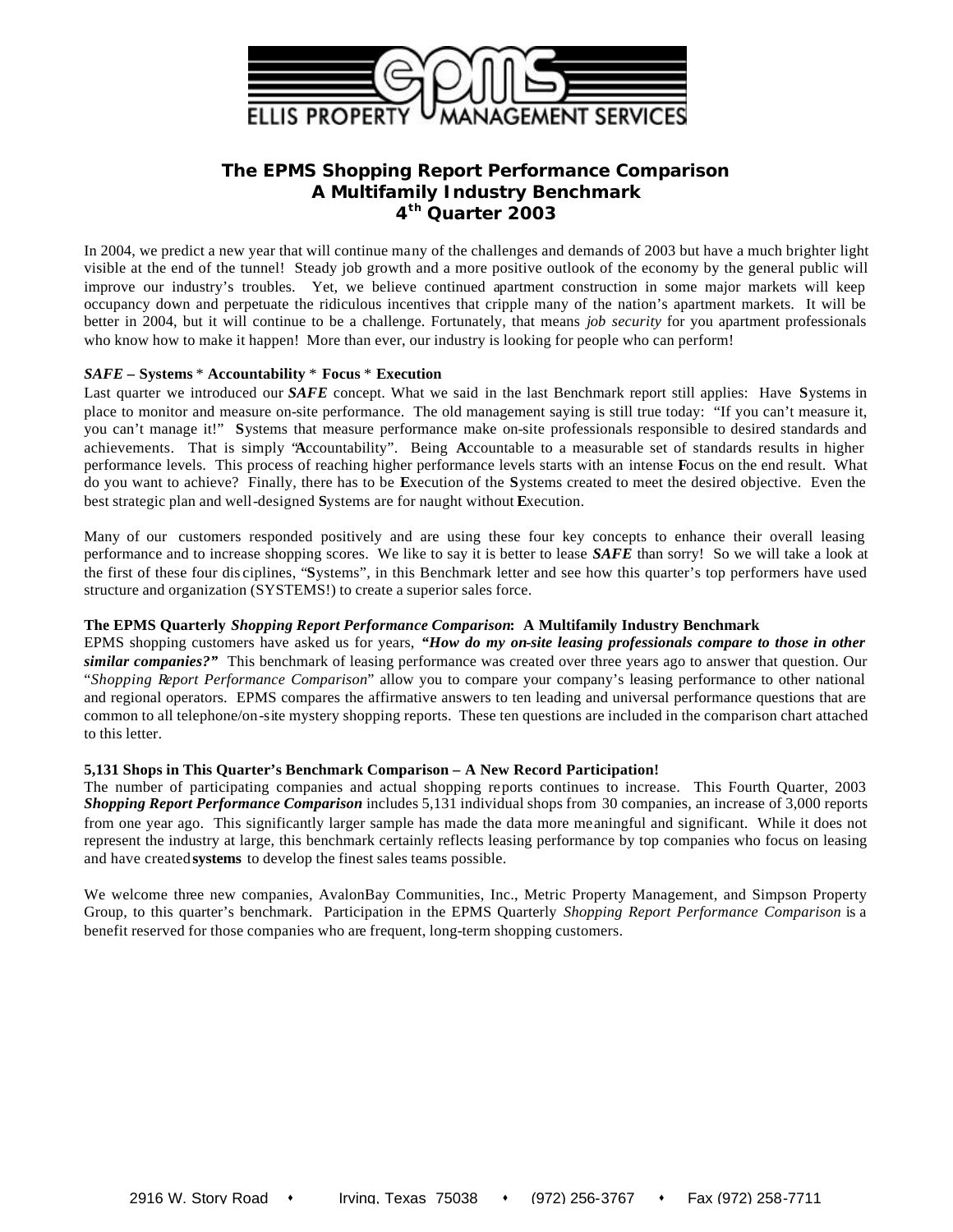We want to identify and warmly thank the current companies who contributed their shopping data to this quarter's *Shopping Report Performance Comparison.* Without their participation and willingness to share performance scores, our quarterly report would not be possible!

| Amli Residential                     | Fogelman Management Group           | Simpson Property Group                    |
|--------------------------------------|-------------------------------------|-------------------------------------------|
| <b>Architone Communities</b>         | <b>Gables Residential Services</b>  | S.L. Nusbaum Realty                       |
| AvalonBay Communities, Inc.          | <b>Greystar Management Services</b> | Southwest Housing Management              |
| <b>BRE</b> Properties                | <b>Home Properties</b>              | Steven D. Bell & Company                  |
| Capreit                              | JPI                                 | <b>Tarragon Management</b>                |
| <b>CWS Apartment Homes</b>           | <b>Legacy Partners</b>              | <b>Trammell Crow Residential Services</b> |
| E & S Ring Corporation               | <b>Lincoln Property Company</b>     | United Dominion Realty Trust (UDRT)       |
| <b>Equity Residential Properties</b> | Metric Property Management          | Village Green                             |
| Fairfield Residential                | Post Properties                     | Walden                                    |
| <b>First Worthing Company</b>        | <b>RAM Partners, LLC</b>            | <b>Windsor Communities</b>                |

### **Gables Residential Services repeats top performance in Fourth Quarter at 94.44%**

Repeating at the top position for the second quarter in a row, Gables Residential Services also achieved the highest comparison average score in the history of the benchmark! A long time participant, Gables Residential Services, posted an overall average shopping score of 94.44% on 392 individual shops. The company is one of the largest apartment operators in the nation and currently manages 50,063 apartment homes in 178 communities, owns 83 communities with 22,851 stabilized apartment homes primarily in Atlanta, Houston, South Florida, Austin, Dallas, Tampa, and Washington, DC and has an additional 8 communities with 2,143 apartment homes under development or lease-up.

Gigi Giannoni, Vice President of Marketing and Training for Gables Residential Services is elated by her on-site teams' most recent accomplishment. She told us, "Achieving excellence is a team effort, and the fourth quarter outcome proves that consistency and focus by the majority delivers strong results. Maintaining first place two quarters in a row, especially with such worthy and quality competition, makes us proud. However, equally as important as leading the benchmark this quarter is our internal measurement of improvement over our percentages from last quarter. That is true progress. It is exciting to see the industry as a whole elevate its' standards in desiring to deliver a quality experience to the customer while still recognizing a critical element of this effort - closing the sale!"

As competition continues to intensify, we see more companies passing the 90% threshold! Applying **systems** that include comprehensive, thoughtful training programs has created a higher overall level of leasing among the benchmark participants. Each quarter we measure the number of companies that break into the 90% range in benchmark average score. The chart below breaks down the company scores in five point increments with eight companies above 90%, two more than the previous quarter.

| 3 Companies  | 94.0% and Above |
|--------------|-----------------|
| 5 Companies  | 90.0% to 93.9%  |
| 9 Companies  | 85.0% to 89.9%  |
| 10 Companies | 80.0% to 84.9%  |
| 3 Companies  | 76.0% to 79.9%  |

Fourth quarter overall average scores have also continued to climb each year. As was true last quarter, Gables Residential's outstanding performance actually increased the spread between the top and bottom performers in our *Shopping Report Performance Comparison* this quarter. Until the past two quarters, the trend had been a slight *decrease* in the gap between the first and last place companies. The fact that the high and low company average scores as well as the overall average are moving upward indicates a general improvement in leasing performance among participants.

| Quarter/Year         | Overall Fourth  |        | Company Score – Average Ranges |                    |  |
|----------------------|-----------------|--------|--------------------------------|--------------------|--|
|                      | Quarter Average | High   | Low                            | <b>Total Shops</b> |  |
| Fourth Quarter, 2003 | 88.07%          | 94.44% | 76.34%                         | 5.131              |  |
| Fourth Quarter, 2002 | 85.0%           | 90.8%  | 75.2%                          | 2.145              |  |
| Fourth Quarter, 2001 | 82.7%           | 88.9%  | 64.7%                          | 1.917              |  |
| Fourth Quarter, 2000 | 80.6%           | 89.2%  | $60.0\%$                       | 1.261              |  |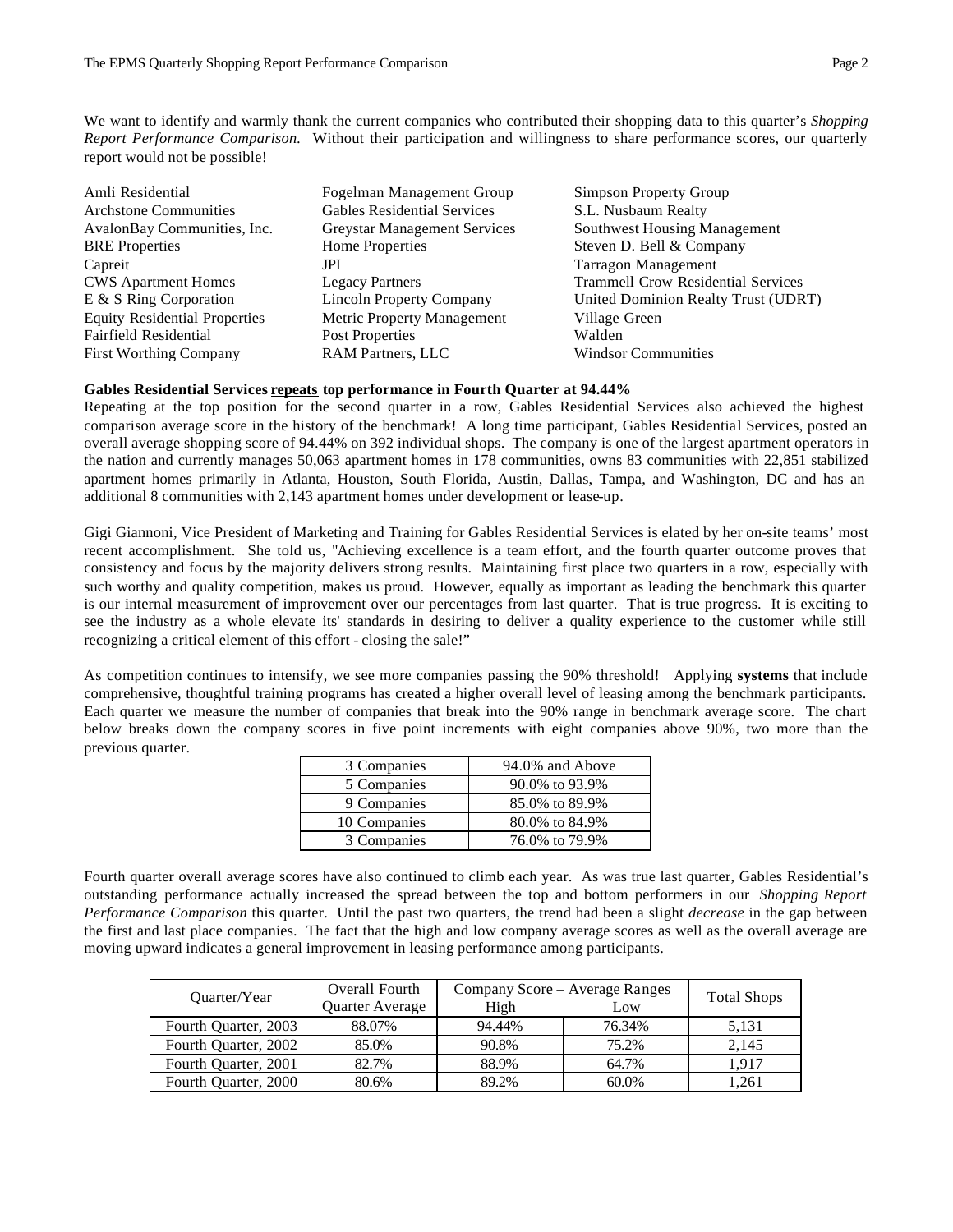### **Fourth Quarter Benchmark Sets All Ti me Record at 88.07%**

Along with Gables Residential's single company record score, this quarter has produced the all time record average benchmark score at 88.07%. This record high comes despite the fact that this quarter's *Shopping Report Performance Comparison* consists of almost 3,000 more shops than one year ago! The chart below shows the average score by quarter for the past four years. Note the fourth quarter spike in overall average scores that has been the trend since the Benchmark's inception.



Until this year, the EPMS average shopping scores decreased each second and third quarter because rental prospect traffic increased creating a "cherry-picking" mentality. We have speculated that the on-site teams were able to achieve their leasing and occupancy goals easier due to more prospects calling and coming through the door. Then, in the traditionally slower fourth and first quarters, shopping scores would spike up as leasing professionals would frankly "try harder" due to less prospects and a greater sense of urgency! This year the top companies have responded to the on-going market instability and softness by actually increasing their performance level each quarter in 2003! While there was a nice upward spike at the end of the year, that is, the current fourth quarter, 2003, we did not experience the significant dip in overall average shopping scores in the second and third quarters. Could this indicate an industry that is evolving into a more sophisticated approach to "selling" its product?

### **Top Leasing Companies Practice SAFE Leasing! Effective Systems are the foundation to SAFE sales and marketing.**

**S**ystems allow companies to operate in a purposeful and calculated manner. Our Benchmark leaders use thoughtful and simple systems to maintain superior sales skills and achieve leasing excellence. This quarter's top company, Gables Residential, uses training systems that hone not just sales skills but also professional and personal skills. Vice President of Marketing and Training, Gigi Giannoni, says that the Gables University curriculum includes classes that teach personal skills while encouraging a balanced life. Enthusiasm, conflict resolution, and a zest for life are skills that are as crucial as telephone techniques and overcoming resistance. "If the leasing professional is happy with their job and content with life, the rental customer can see that in their presentation. Gables employs training systems that teach leasing professionals how to be the kind of person that others like to do business with."

Irving, Texas based JPI takes a similar **S**ystematic approach to positive training for positive results. Senior Vice President – Associate Development and Strategic Staffing, Lucy Simone reports that while sales techniques are an integral part of their training curriculum, their trainers also infuse the JPI tradition of style, professional dress, good manners, and proper grooming into every on-site sales associate. JPI's unique and desirable product along with a very positive approach to managing and monitoring the salespeople creates a leasing environment that results in memorable presentations and most important, more leases! Simone says, "If a leasing professional is excited about their product and proud of the company they represent, the excitement and pride will be transferred to the prospect. Their leasing presentation will have more energy and depth."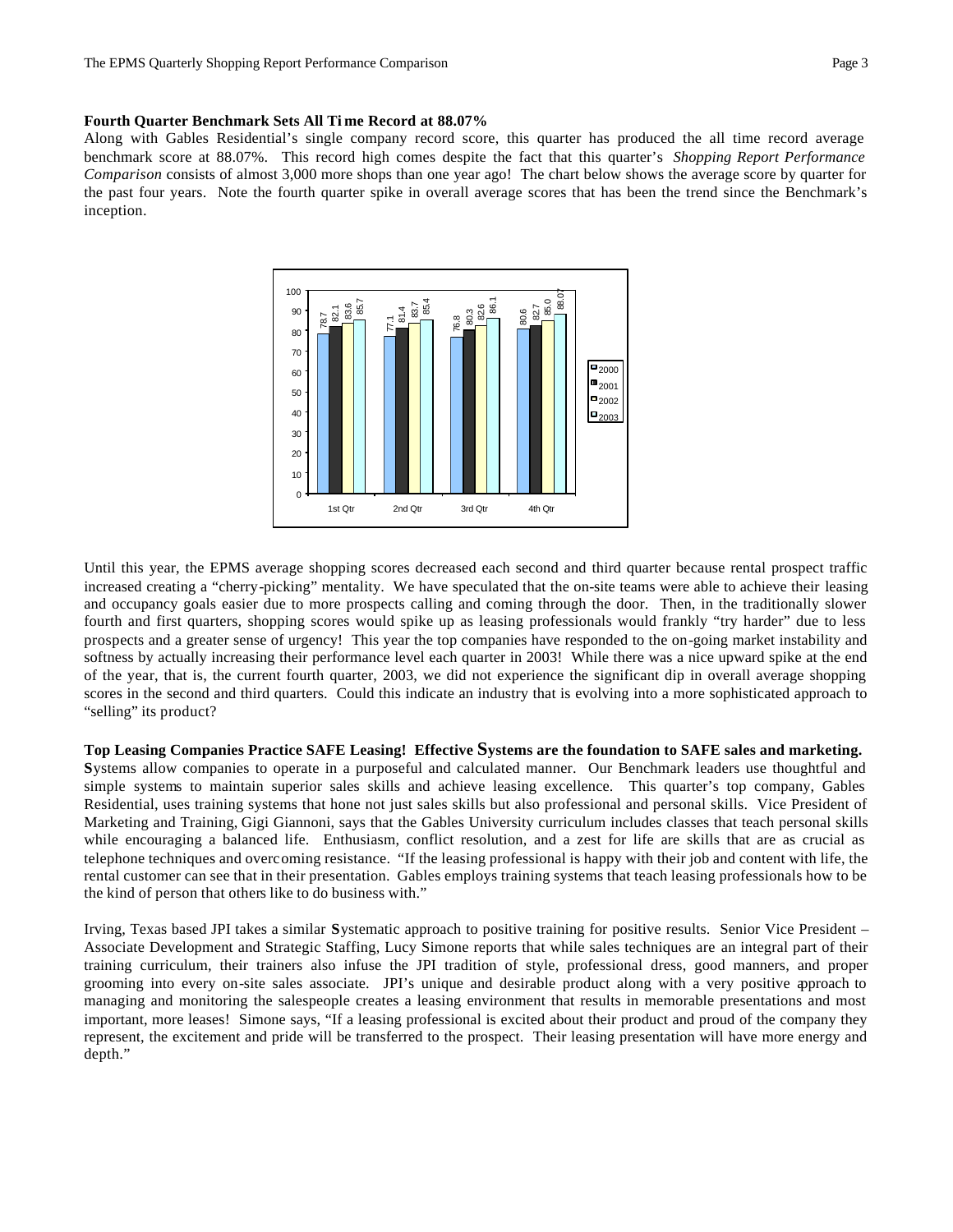Do not get the impression that these companies are only about warm fuzzies or "Motivating and Inspiring" as Simone prefers to call it. The fact is that all three of our top performers in this fourth quarter, 2003 have invested significantly in sophisticated and high caliber training **S**ystems. As another EPMS Benchmark top performer, Lincoln Property Company (LPC) has revamped its training program during the past two years to focus on a performance-oriented curriculum. Their initial five-day program includes ALL new LPC employees the first day and a half. Service technicians, bookkeepers, porters, and managers train together along with the leasing professionals. They spend the first day in basic orientation, which includes a review of the LPC Corporate Culture AND their use of the shopping report to monitor the entire team's performance! Vice President of Marketing and Training, Maria Lawson, told us, "All LPC on-site employees are introduced to the shopping report concept and instructed how everyone's efforts contribute to the overall success of the leasing team."

LPC encourages classroom training and believes that it is more fun and productive to learn with other learners. CTAs, *Certified Training Associates*, are an extension of their aggressive training system and provide additional quality instruction and mentoring that would otherwise be logistically impossible from their six full-time regional trainers. On-site individuals that possess superior leasing skills and demonstrate the ability to guide learners in both a classroom and one-on-one settings can earn the CTA designation. CTAs must complete advanced sales and training courses to become certified. Lawson tells us, "The CTAs have immense credibility because they are real leasing professionals who are out there every day on the front lines." CTAs must also walk the talk. They have to maintain high shopping report scores personally to stay certified and be eligible to train.

Good **S**ystems include procedures, policies, and guidelines that are uniformly applied and enforced. The idea is CONSISTANCY and that is exactly the word used frequently by all three company representatives. Good systems allow these companies to provide the rental prospect with a consistent, memorable leasing experience every time. Yet, an effective employee selection **S**ystem is the starting point for a superior sales force.

**Recruiting Systems.** JPI believes the road to being an industry leading company starts with recruiting and hiring the best people. Their commitment to finding quality people is evident in their full time recruiting team who personally interview all on-site candidates from assistant manager up. JPI believes best employee prospects come from the referrals of other quality on-site employees. Simone repeats one of her company's mantras: "The end depends on the beginning." In employee selection, this means starting with a core group of qualified and skilled managers. These key players become magnets who attract other quality on-site professionals to the JPI team. The \$1000 bounty offered to JPI employees does not hurt either.

Personality and key characteristic profiling is another system or hiring tool used by all three companies. Gables uses the Activity Vector Analysis to identify characteristics and traits that are common in their proven sales people. The inventory then matches leasing professional candidates to thes e key traits. Giannoni claims that Gables Residential's upfront investment on recruiting the right "personality" results in a higher level of professional entering the field. Lawson at LPC agrees. Her company uses testing to identify the candidates that best fit the various on-site team positions or roles.

**S**ystems simply for systems sake are not what we advocate. The examples from these three top performers for this fourth quarter, 2003 benchmark illustrate how the right sort of **S**ystems will create a *SAFE* leasing effort that puts more prospects into apartment homes! Next quarter, we will share **A**ccountability highlights from our top three benchmark performers.

## **Follow-Up Trends – 2003**

Does your company teach follow-up techniques? Is follow-up an important aspect of the on-going sales and leasing efforts? That answer must be a resounding "YES"! Our statistics from over 25,000 individual shops indicate that follow-up in some form is practiced over 70% of the time. Impressive, is it not? Should this lofty number be considered an industry average? Certainly not! What the number may mean is that management companies who take leasing seriously, as indicated by a systematic shopping program, also realize that follow-up is a natural part of any leasing engagement!

**And the #1 Form of Follow-Up? The Telephone!** As you might guess, the telephone is the most common tool for rental prospect follow-ups. About 40% of the leasing professionals in our study group used the telephone to stay in contact with the prospect. Close behind the telephone, the second highest form of follow-up was the personal note at about 33%. Finally, an email message was used by 5% of those individuals shopped in 2003**.**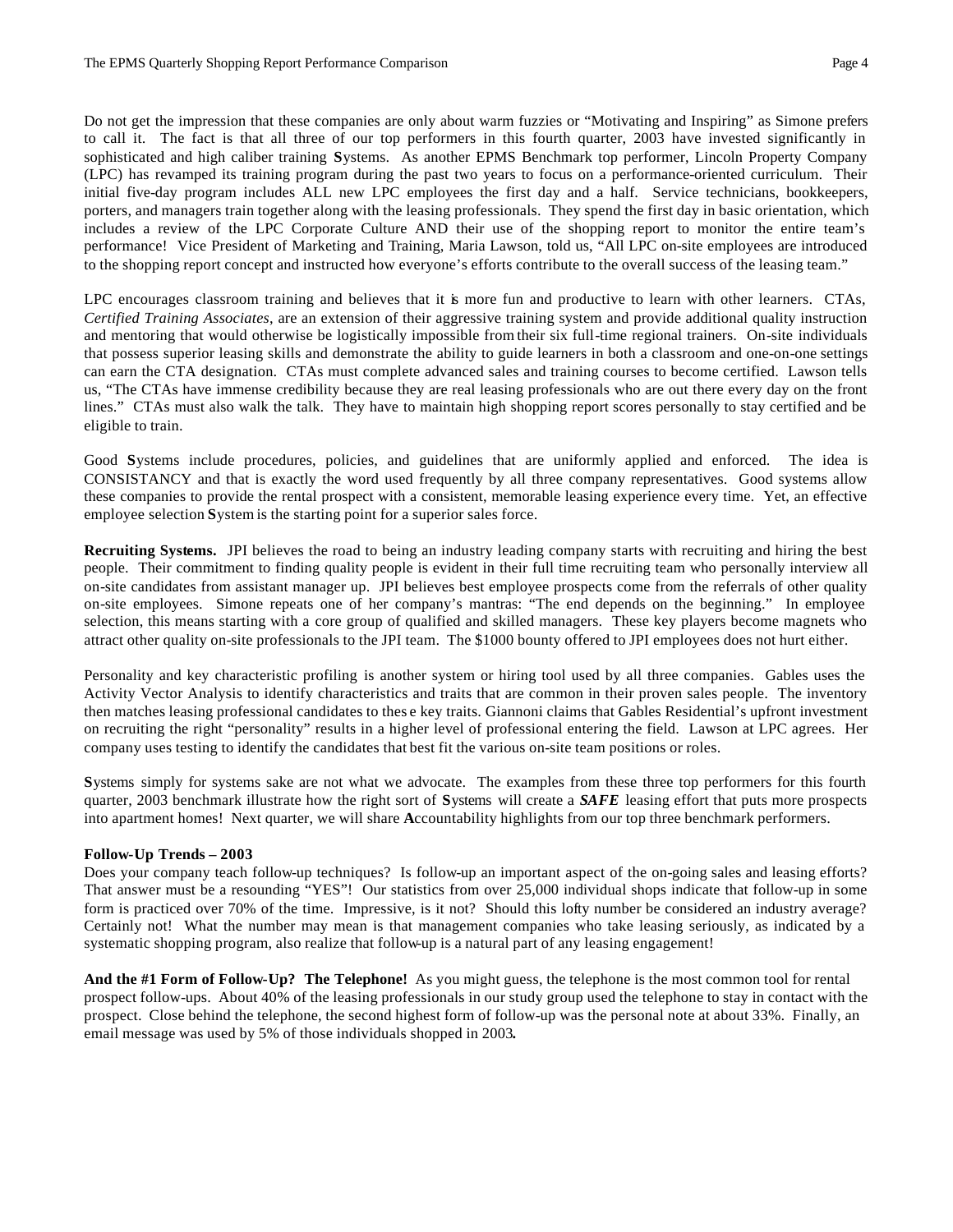| Summary of Yes Follow-Up By Category - based on 25,877 shops |        |             |        |        |  |  |  |
|--------------------------------------------------------------|--------|-------------|--------|--------|--|--|--|
| <b>Type of Follow-Up:</b>                                    | 1003   | <b>2003</b> | 3003   | 4Q03   |  |  |  |
| <b>Telephone</b>                                             | 38.44% | 38.40%      | 36.72% | 43.23% |  |  |  |
| <b>Note</b>                                                  | 33.53% | 32.97%      | 30.00% | 34.82% |  |  |  |
| Email                                                        | 5.07%  | 4.23%       | 4.02%  | 5.64%  |  |  |  |
| <b>Total Follow-Up Received</b>                              | 77.04% | 75.60%      | 70.74% | 83.69% |  |  |  |

Below is the quarterly breakdown by follow-up types from last year:

The 2003 quarterly overview of follow-up reveals some interesting trends and observations:

- ♦ Like the overall benchmark scores in the past, follow-up efforts peak in the first and fourth quarters but decline in the second and third quarters. Could the biggest decline, which occurred in the third quarter, indicate a staff "too busy" with prospects to follow-up?
- ♦ Email, the simplest, fastest, and cheapest form of follow-up was only used 5% of the time.
- ♦ What some would say is the most "personal" and me morable form of follow-up, a written note, was used by about one third of the leasing professionals.
- ♦ About one fourth of the leasing professionals DID NOT FOLLOW-UP!

Most management professionals realize the benefits of an appropriate and timely follow-up **S**ystem**.** Not only does proper follow-up communicate a high level of service and professionalism, it also places your community ahead of your competitors who do not. It also provides additional exposure for your community and allows feedback from your former prospect. EPMS will continue to track follow-up and explore the correlation between high shopping scores and follow-up.

We predict 2004 to be a pivotal year in our industry and in our nation's economy. The economy will improve, and our NOIs will follow…slowly. Be patient and realize it took several years to get to this point in our apartment cycle, and it will be awhile longer before we see a significant improvement. Here's to a successful and profitable new year despite the current conditions. It is our mission and New Year's resolution to be partners with you in that success!

The *EPMS Shopping Report Performance Summary* is an excellent tool to help you shape your company training programs to address specific strengths and weaknesses of your Leasing Professionals.

Ellis Property Management Services (EPMS), AMO, has been providing comprehensive, executive-ready shopping reports nationwide for more than 18 years. Our references include some of the largest and most well-known property management companies in the country. Shopping reports are the foundation of our company! EPMS also provides an array of training seminars, education curriculum design, and consulting that can impact leasing performance and effectiveness. For more information on EPMS' services, please contact Joanna Ellis, CAPS at (972) 256-3767 or by email, jellis@epmsonline.com. You can also visit our web site, www.epmsonline.com.